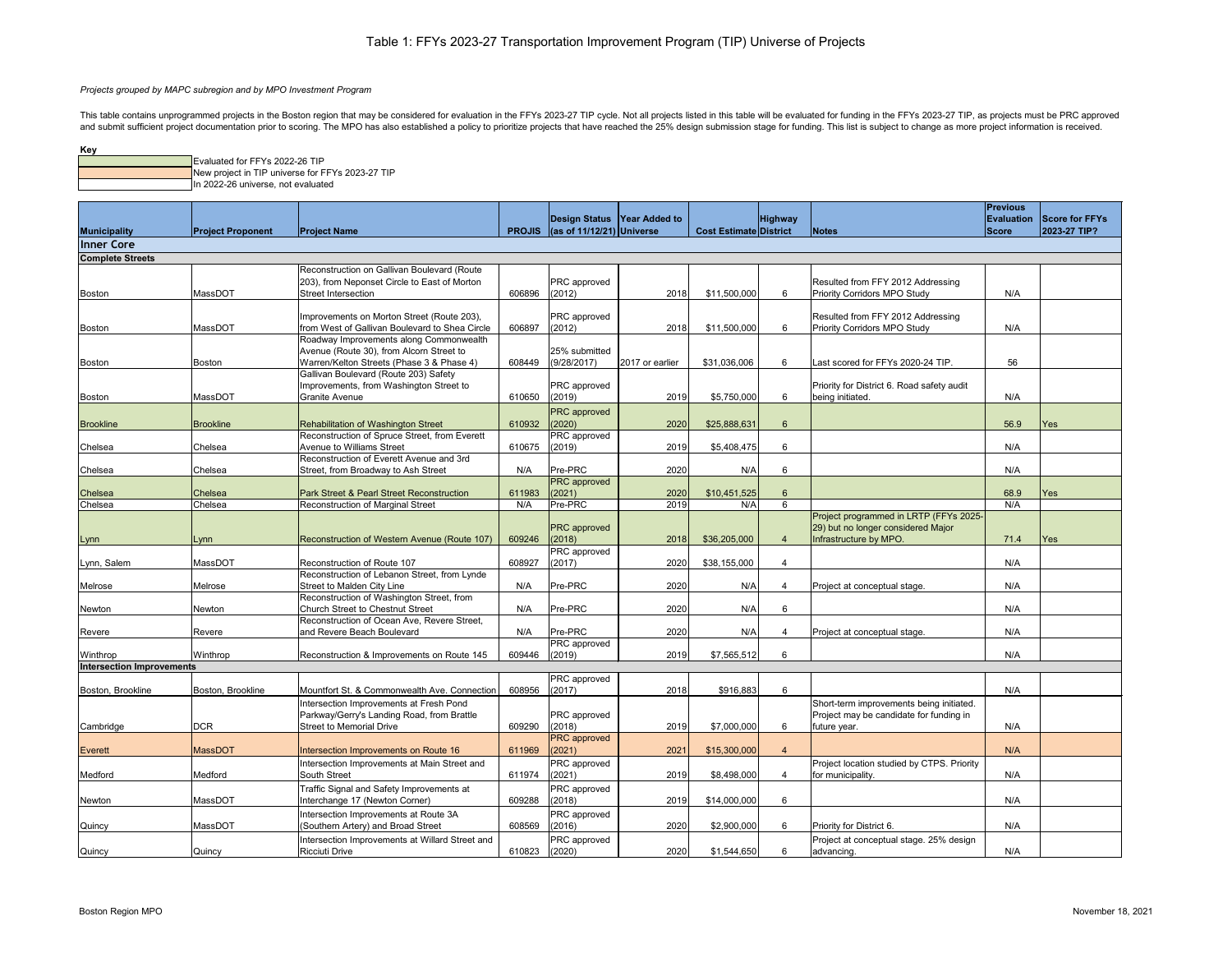|                                                      |                          |                                                                                         |               |                                            |                             |                               |                          |                                                                                        | <b>Previous</b>   |                |
|------------------------------------------------------|--------------------------|-----------------------------------------------------------------------------------------|---------------|--------------------------------------------|-----------------------------|-------------------------------|--------------------------|----------------------------------------------------------------------------------------|-------------------|----------------|
|                                                      |                          |                                                                                         |               |                                            | Design Status Year Added to |                               | <b>Highway</b>           |                                                                                        | <b>Evaluation</b> | Score for FFYs |
| <b>Municipality</b><br><b>Bicycle and Pedestrian</b> | <b>Project Proponent</b> | <b>Project Name</b>                                                                     | <b>PROJIS</b> | $\left  \right $ (as of 11/12/21) Universe |                             | <b>Cost Estimate District</b> |                          | Notes                                                                                  | <b>Score</b>      | 2023-27 TIP?   |
|                                                      |                          | Community Path, Belmont Component of the                                                |               | 25% submitted                              |                             |                               |                          |                                                                                        |                   |                |
| Belmont                                              | <b>Belmont</b>           | MCRT (Phase 1)                                                                          | 609204        | (11/3/2021)                                | 2018                        | \$16,703,600                  | 4                        |                                                                                        | 59                | <b>Yes</b>     |
| <b>Boston</b>                                        | <b>Boston</b>            | Fenway Multi-Use Path Phase III                                                         | N/A           | Pre-PRC                                    | 2021                        | N/A                           | 6                        | Project at conceptual stage.                                                           | N/A               |                |
|                                                      |                          |                                                                                         |               | <b>PRC</b> approved                        |                             |                               | $\boldsymbol{\varDelta}$ |                                                                                        |                   |                |
| Everett, Somerville                                  | DCR                      | <b>Mystic River Bicycle and Pedestrian Crossing</b>                                     | 612004        | (2021)<br><b>DPH</b>                       | 202                         | \$38,218,334                  |                          |                                                                                        | N/A               |                |
| Lynn, Nahant                                         | Lynn, Nahant             | Northern Strand Extension                                                               | 610919        | (11/17/2021)                               | 2020                        | \$9,363,750                   |                          |                                                                                        | N/A               |                |
|                                                      |                          | Shared Use Path Connection at the Route 28/                                             |               | PRC approved                               |                             |                               |                          |                                                                                        |                   |                |
| <b>Medford</b>                                       | Medford                  | <b>Wellington Underpass</b>                                                             | 611982        | (2021)                                     | 2021                        | \$3,625,000                   |                          |                                                                                        | N/A               |                |
| <b>Major Infrastructure</b>                          |                          |                                                                                         |               |                                            |                             |                               |                          |                                                                                        |                   |                |
|                                                      |                          |                                                                                         |               | <b>PRC</b> approved                        |                             |                               |                          | Project not programmed in LRTP (meets                                                  |                   |                |
| Revere, Malden                                       | MassDOT                  | Improvements on Route 1 (NB) Add-A-Lane                                                 | 610543        | (2019)                                     | 2019                        | \$7,210,000                   |                          | MPO roadway classification requirement).                                               | N/A               |                |
|                                                      |                          |                                                                                         |               |                                            |                             |                               |                          |                                                                                        |                   |                |
| Revere, Saugus                                       | Revere, Saugus           | Roadway Widening on Route 1 North (Phase 2)                                             | 611999        | <b>PRC</b> approved<br>(2021)              | 2021                        | \$2,397,600                   |                          | Project not programmed in LRTP (meets<br>MPO roadway classification requirement).      | N/A               |                |
|                                                      |                          |                                                                                         |               | PRC approved                               |                             |                               |                          |                                                                                        |                   |                |
| Somerville                                           | Somerville               | <b>McGrath Boulevard Project</b>                                                        | 607981        | (2014)                                     | 2017 or earlier             | \$88,250,000                  |                          | LRTP project (FFYs 2025-29)                                                            | 66.2              | <b>Yes</b>     |
|                                                      |                          |                                                                                         |               |                                            |                             |                               |                          |                                                                                        |                   |                |
| Minuteman Advisory Group on Interlocal Coordination  |                          |                                                                                         |               |                                            |                             |                               |                          |                                                                                        |                   |                |
| <b>Complete Streets</b>                              |                          |                                                                                         |               |                                            |                             |                               |                          |                                                                                        |                   |                |
|                                                      |                          |                                                                                         |               |                                            |                             |                               |                          | Project programmed in LRTP (FFYs 2030-                                                 |                   |                |
| Lexington                                            | Lexington                | Route 4/225 (Bedford Street) and Hartwell<br>Avenue                                     | N/A           | Pre-PRC                                    | 2019                        | \$30,557,000                  |                          | 34) but no longer considered Major<br>Infrastructure by MPO.                           | N/A               |                |
| <b>Intersection Improvements</b>                     |                          |                                                                                         |               |                                            |                             |                               |                          |                                                                                        |                   |                |
|                                                      |                          | Intersection Improvements at Route 119/Beaver                                           |               | <b>PRC</b> approved                        |                             |                               |                          | MassDOT agreed to fund design after                                                    |                   |                |
| Littleton                                            | Littleton                | <b>Brook Road</b>                                                                       | 610702        | (2020)                                     | 2020                        | \$3,120,110                   | 3                        | 25% design approved.                                                                   | N/A               |                |
| <b>Bicycle and Pedestrian</b>                        |                          |                                                                                         |               |                                            |                             |                               |                          |                                                                                        |                   |                |
| Concord                                              | Concord                  | Assabet River Pedestrian Bridge                                                         | N/A           | Pre-PRC                                    | 2020                        | \$2,000,000-<br>\$3,600,000   |                          | Project at conceptual stage.                                                           | N/A               |                |
| Major Infrastructure                                 |                          |                                                                                         |               |                                            |                             |                               |                          |                                                                                        |                   |                |
|                                                      |                          |                                                                                         |               |                                            |                             |                               |                          |                                                                                        |                   |                |
|                                                      |                          |                                                                                         |               |                                            |                             |                               |                          | Project not programmed in LRTP (meets                                                  |                   |                |
|                                                      | MassDOT                  | Intersection Improvements at Route 2 and Route<br>27 Ramps                              | 610553        | <b>PRC</b> approved<br>(2019)              | 2020                        | \$3,480,000                   | 3                        | MPO roadway classification requirement).<br>Priority for District 3 and Town of Acton. | N/A               |                |
| Acton                                                |                          | Reconstruction & Widening on Route 2, from                                              |               |                                            |                             |                               |                          |                                                                                        |                   |                |
|                                                      |                          | Sandy Pond Road to Bridge over MBTA/B&M                                                 |               | PRC approved                               |                             |                               |                          | Project not programmed in LRTP (meets                                                  |                   |                |
| Concord                                              | Concord                  | Railroad                                                                                | 608015        | (2014)                                     | 2019                        | \$8,000,000                   |                          | MPO roadway classification requirement).                                               | N/A               |                |
| <b>MetroWest Regional Collaborative</b>              |                          |                                                                                         |               |                                            |                             |                               |                          |                                                                                        |                   |                |
| <b>Complete Streets</b>                              |                          |                                                                                         |               |                                            |                             |                               |                          |                                                                                        |                   |                |
|                                                      |                          |                                                                                         |               | 25% submitted                              |                             |                               |                          | Design Public Hearing targeted for                                                     |                   |                |
| Weston                                               | <b>Weston</b>            | <b>Reconstruction on Route 30</b>                                                       | 608954        | (10/19/2020)                               | 2018                        | \$15,203,814                  | 6                        | January/February 2022.                                                                 | 49.2              | Yes            |
|                                                      |                          |                                                                                         |               |                                            |                             |                               |                          | Added through subregional outreach.                                                    |                   |                |
|                                                      |                          |                                                                                         |               |                                            |                             |                               |                          | Project is municipal priority, as it's tied to                                         |                   |                |
| <b>Holliston</b><br><b>Intersection Improvements</b> | Holliston                | Reconstruction of Concord Street (Route 126)                                            | N/A           | <b>Pre-PRC</b>                             | 2021                        | N/A                           |                          | necessary below-grade sewer work.                                                      | N/A               |                |
|                                                      |                          | Roundabout Construction at Salem End Road,                                              |               | <b>PRC</b> approved                        |                             |                               |                          |                                                                                        |                   |                |
| Framingham                                           | MassDOT                  | <b>Badger Road and Gates Street</b>                                                     | 609280        | (2018)                                     | 2019                        | \$2,520,000                   | 3                        |                                                                                        | N/A               |                |
|                                                      |                          |                                                                                         |               | 25%                                        |                             |                               |                          |                                                                                        |                   |                |
| Weston                                               | Weston                   | Intersection Improvements - Boston Post Road<br>(Route 20) at Wellesley Street          | 608940        | resubmitted<br>(8/20/2021)                 | 2018                        | \$2,394,045                   | 6                        | Design Public Hearing targeted for<br>December 2021.                                   | 45.6              | <b>Yes</b>     |
|                                                      |                          | Intersection Improvements - Signalization of                                            |               |                                            |                             |                               |                          |                                                                                        |                   |                |
| Weston                                               | Weston                   | Route 20 at Highland Street                                                             | N/A           | <b>Pre-PRC</b>                             | 2021                        | N/A                           | -6                       | Added through subregional outreach.                                                    | N/A               |                |
| <b>Bicycle and Pedestrian</b>                        |                          |                                                                                         |               |                                            |                             |                               |                          |                                                                                        |                   |                |
| <b>Natick</b>                                        | <b>Natick</b>            | Cochituate Rail Trail Extension, from MBTA<br><b>Station to Mechanic Street</b>         | 610691        | PRC approved<br>(4/30/2020)                | 2020                        | \$4,500,110                   | 3                        |                                                                                        | N/A               |                |
| <b>Major Infrastructure</b>                          |                          |                                                                                         |               |                                            |                             |                               |                          |                                                                                        |                   |                |
|                                                      |                          | Intersection Improvements at Route                                                      |               | <b>PRC</b> approved                        |                             |                               |                          |                                                                                        |                   |                |
| Framingham                                           | Framingham               | 126/135/MBTA and CSX Railroad                                                           | 606109        | (2010)                                     | 2019                        | \$115,000,000                 | 3                        | LRTP project (FFYs 2030-34).                                                           | N/A               |                |
|                                                      |                          | Bridge Replacement, Route 27 (North Main<br>Street) over Route 9 (Worcester Street) and |               | 25%<br>resubmitted                         |                             |                               |                          | LRTP project (FFYs 2025-29). High<br>priority for District 3. Updated 25% design       |                   |                |
| <b>Natick</b>                                        | Natick                   | Interchange Improvements                                                                | 605313        | (2/12/2020)                                | 2018                        | \$45,097,350                  | 3                        | anticipated February 2022.                                                             | 56.4              | Yes            |
|                                                      |                          |                                                                                         |               |                                            |                             |                               |                          |                                                                                        |                   |                |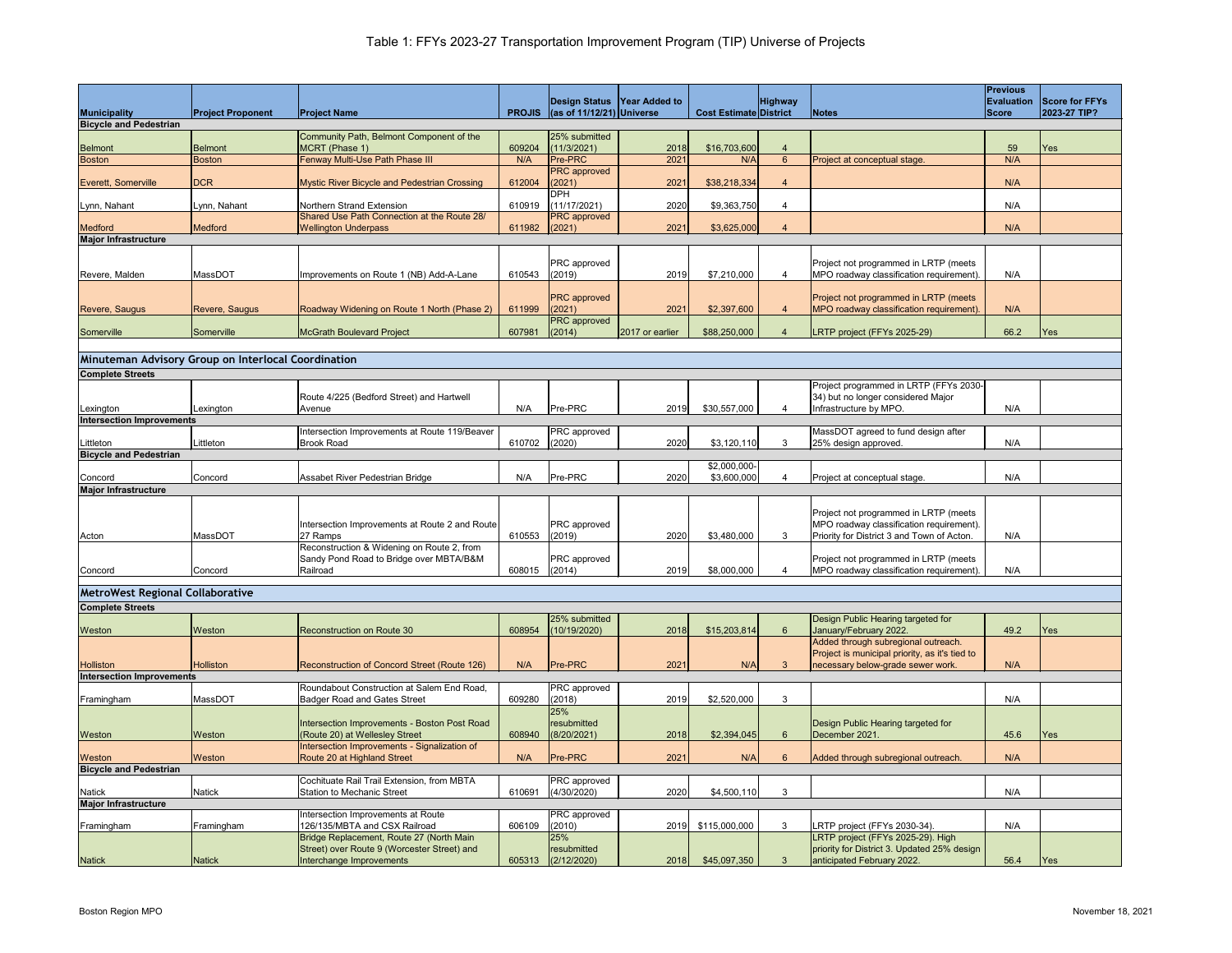|                                               |                          |                                                    |               |                                            | Design Status   Year Added to |                               | <b>Highway</b>           |                                          | <b>Previous</b> | <b>Evaluation Score for FFYs</b> |  |
|-----------------------------------------------|--------------------------|----------------------------------------------------|---------------|--------------------------------------------|-------------------------------|-------------------------------|--------------------------|------------------------------------------|-----------------|----------------------------------|--|
| <b>Municipality</b>                           | <b>Project Proponent</b> | <b>Project Name</b>                                | <b>PROJIS</b> | $\left  \right $ (as of 11/12/21) Universe |                               | <b>Cost Estimate District</b> |                          | Notes                                    | Score           | 2023-27 TIP?                     |  |
| North Suburban Planning Council               |                          |                                                    |               |                                            |                               |                               |                          |                                          |                 |                                  |  |
|                                               |                          |                                                    |               |                                            |                               |                               |                          |                                          |                 |                                  |  |
| <b>Complete Streets</b>                       |                          |                                                    |               | 25% submitted                              |                               |                               |                          |                                          |                 |                                  |  |
| Burlington, Billerica                         | MassDOT                  | Resurfacing and Related Work on Route 3A           | 610704        | (1/12/2021)                                | 2020                          | \$4,406,512                   |                          |                                          | N/A             |                                  |  |
|                                               |                          |                                                    |               | PRC approved                               |                               |                               |                          |                                          |                 |                                  |  |
| Lynnfield                                     | Lynnfield                | Reconstruction of Summer Street                    | 609381        | (2019)                                     | 2019                          | \$21,521,921                  |                          |                                          | N/A             |                                  |  |
| Reading                                       | Reading                  | Reading Downtown Improvement Project               | N/A           | Pre-PRC                                    | 2020                          | \$7-\$8 million               |                          | Project at conceptual stage.             | N/A             |                                  |  |
|                                               |                          |                                                    |               | <b>PRC</b> approved                        |                               |                               |                          |                                          |                 |                                  |  |
| Wakefield                                     | <b>Wakefield</b>         | <b>Main Street Reconstruction</b>                  | 610545        | (2019)                                     | 2020                          | \$26,382,000                  |                          |                                          | 41.8            | Yes                              |  |
| Intersection Improvements                     |                          |                                                    |               |                                            |                               |                               |                          |                                          |                 |                                  |  |
|                                               |                          |                                                    |               |                                            |                               |                               |                          |                                          |                 |                                  |  |
|                                               |                          | Intersection Improvements at Main Street (Route    |               |                                            |                               |                               |                          |                                          |                 |                                  |  |
| Stoneham                                      | Stoneham                 | 28), Franklin Street, and Central Street           | N/A           | Pre-PRC                                    | 2020                          | N/A                           |                          | Project at conceptual stage.             | N/A             |                                  |  |
| <b>Major Infrastructure</b>                   |                          |                                                    |               |                                            |                               |                               |                          |                                          |                 |                                  |  |
|                                               |                          | Improvements at I-95 (Route 128)/Route 3           |               | PRC approved                               |                               |                               |                          | Project not programmed in LRTP (meets    |                 |                                  |  |
| Burlington                                    | MassDOT                  | Interchange                                        | 609516        | (2019)                                     | 2019                          | \$3,001,500                   |                          | MPO roadway classification requirement). | N/A             |                                  |  |
|                                               |                          |                                                    |               |                                            |                               |                               |                          |                                          |                 |                                  |  |
|                                               |                          |                                                    |               | PRC approved                               |                               |                               |                          | Project not programmed in LRTP (meets    |                 |                                  |  |
| Reading                                       | MassDOT                  | Improvements on I-95                               | 609527        | (2019)                                     | 2019                          | \$14,980,000                  |                          | MPO roadway classification requirement). | N/A             |                                  |  |
|                                               |                          |                                                    |               |                                            |                               |                               |                          |                                          |                 |                                  |  |
| North Shore Task Force                        |                          |                                                    |               |                                            |                               |                               |                          |                                          |                 |                                  |  |
| <b>Complete Streets</b>                       |                          |                                                    |               |                                            |                               |                               |                          |                                          |                 |                                  |  |
| Beverly, Manchester-by-                       |                          |                                                    |               | PRC approved                               |                               |                               |                          |                                          |                 |                                  |  |
| the-Sea                                       | MassDOT                  | Resurfacing and Related Work on Route 127          | 607707        | (2013)                                     | 2018                          | \$2,300,000                   | $\boldsymbol{\varDelta}$ |                                          | N/A             |                                  |  |
|                                               |                          |                                                    |               |                                            |                               |                               |                          | Updated 75% design submission needed     |                 |                                  |  |
|                                               |                          | Reconstruction on Collins Street, from Sylvan      |               | 75% submitted                              |                               |                               |                          | for project to move forward. Last scored |                 |                                  |  |
| Danvers                                       | Danvers                  | Street to Centre and Holten Streets                | 602310        | (3/5/2010)                                 | 2017 or earlier               | \$5,183,121                   |                          | for FFYs 2020-24 TIP.                    | 46              |                                  |  |
|                                               |                          | Reconstruction of County Road, from South          |               | <b>PRC</b> approved                        |                               |                               |                          |                                          |                 |                                  |  |
| Ipswich                                       | <b>Ipswich</b>           | <b>Main Street to East Street</b>                  | 611975        | (2021)                                     | 2020                          | \$5,653,500                   |                          |                                          | 45.4            | Yes                              |  |
| Ipswich                                       | Ipswich                  | Argilla Road Adaptation Project                    | N/A           | Pre-PRC                                    | 2021                          | \$4,000,000                   | $\overline{4}$           | Municipal priority for funding.          | N/A             |                                  |  |
|                                               |                          | Bridge Replacement, M-04-001, Village Street       |               |                                            |                               |                               |                          |                                          |                 |                                  |  |
|                                               |                          | over Marblehead Rail Trail (Harold B. Breare       |               |                                            |                               |                               |                          |                                          |                 |                                  |  |
| Marblehead                                    | Marblehead               | Bridge)                                            | N/A           | Pre-PRC                                    | 2019                          | N/A                           |                          | Project at conceptual stage.             | N/A             |                                  |  |
|                                               |                          |                                                    |               | Pre-PRC; PNF                               |                               |                               |                          |                                          |                 |                                  |  |
|                                               |                          | Pine Street - Central Street (Route 127) to        |               | submitted                                  |                               |                               |                          |                                          |                 |                                  |  |
| Manchester-by-the-Sea                         | Manchester-by-the-Sea    | Rockwood Heights Road                              | N/A           | (12/27/16)                                 | 2017 or earlier               | N/A                           |                          |                                          | N/A             |                                  |  |
|                                               |                          |                                                    |               |                                            |                               |                               |                          |                                          |                 |                                  |  |
|                                               |                          | Bridge Replacement, M-02-001 (8AM), Central        |               | <b>PRC</b> approved                        |                               |                               |                          |                                          |                 |                                  |  |
| Manchester-by-the-Sea                         | Manchester-by-the-Sea    | Street (route 127) over Saw Mill Brook             | 610671        | (2019)                                     | 2019                          | \$4,350,000                   |                          |                                          | 34.8            | Yes                              |  |
|                                               |                          | Reconstruction of Bridge Street, from Flint Street |               | 25% submitted                              |                               |                               |                          |                                          |                 |                                  |  |
| Salem                                         | MassDOT                  | to Washington Street                               | 5399          | (8/20/2004)                                | 2017 or earlier               | \$24,810,211                  |                          |                                          | N/A             |                                  |  |
|                                               |                          |                                                    |               | 25%                                        |                               |                               |                          |                                          |                 |                                  |  |
|                                               |                          |                                                    |               | resubmitted                                |                               |                               |                          |                                          |                 |                                  |  |
| Salem                                         | <b>Salem</b>             | <b>Boston Street Improvements</b>                  | 609437        | (10/7/2021)                                | 2019                          | \$12,480,000                  |                          |                                          | 56.1            | <b>Yes</b>                       |  |
|                                               |                          |                                                    |               | 25% submitted                              |                               |                               |                          |                                          |                 |                                  |  |
| Wenham                                        | Wenham                   | Safety Improvements on Route 1A                    | 609388        | (12/21/2020)                               | 2019                          | \$3,629,036                   |                          |                                          | N/A             |                                  |  |
|                                               |                          | Roadway Reconstruction on Larch Row and            |               |                                            |                               |                               |                          |                                          |                 |                                  |  |
| Wenham                                        | Wenham                   | Dodges Row                                         | N/A           | Pre-PRC                                    | 2019                          | \$800,000                     |                          | Project at conceptual stage.             | N/A             |                                  |  |
| Intersection Improvements                     |                          |                                                    |               |                                            |                               |                               |                          |                                          |                 |                                  |  |
|                                               |                          | Targeted Safety Improvements on Route 133          |               | PRC approved                               |                               |                               |                          |                                          |                 |                                  |  |
| <b>Essex</b><br><b>Bicycle and Pedestrian</b> | <b>Essex</b>             | (John Wise Avenue)                                 | 609315        | (2019)                                     | 2019                          | \$2,135,440                   |                          |                                          | N/A             |                                  |  |
| Peabody, Salem                                | Peabody, Salem           | <b>Riverwalk Project</b>                           | N/A           | <b>Pre-PRC</b>                             | 2021                          | N/A                           |                          | MVP grant issued for project design.     | N/A             |                                  |  |
|                                               |                          |                                                    |               | 25% submitted                              |                               |                               |                          |                                          |                 |                                  |  |
| Swampscott                                    | Swampscott               | <b>Rail Trail Construction</b>                     | 610666        | (1/27/2021)                                | 2019                          | \$7,700,000                   |                          |                                          | 62.4            | Yes                              |  |
|                                               |                          |                                                    |               |                                            |                               |                               |                          |                                          |                 |                                  |  |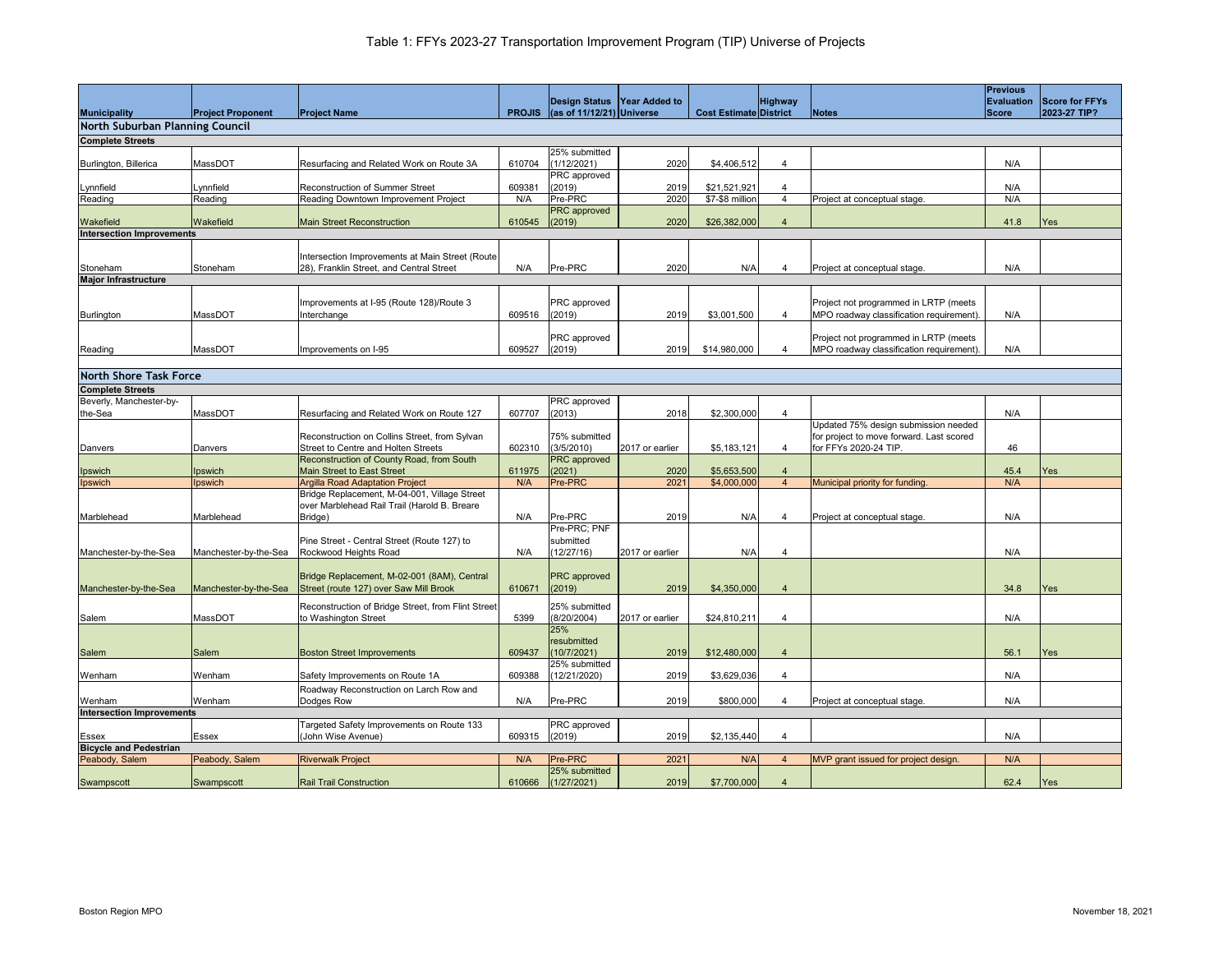|                                               |                          |                                                                |               |                                            |                 |                               |                |                                         | <b>Previous</b> |                |
|-----------------------------------------------|--------------------------|----------------------------------------------------------------|---------------|--------------------------------------------|-----------------|-------------------------------|----------------|-----------------------------------------|-----------------|----------------|
|                                               |                          |                                                                |               | Design Status Year Added to                |                 |                               | <b>Highway</b> |                                         | Evaluation      | Score for FFYs |
| <b>Municipality</b>                           | <b>Project Proponent</b> | <b>Project Name</b>                                            | <b>PROJIS</b> | $\left  \right $ (as of 11/12/21) Universe |                 | <b>Cost Estimate District</b> |                | <b>Notes</b>                            | <b>Score</b>    | 2023-27 TIP?   |
| <b>South Shore Coalition</b>                  |                          |                                                                |               |                                            |                 |                               |                |                                         |                 |                |
|                                               |                          |                                                                |               |                                            |                 |                               |                |                                         |                 |                |
| <b>Complete Streets</b>                       |                          | Corridor Improvements and Related Work on                      |               |                                            |                 |                               |                |                                         |                 |                |
|                                               |                          | South Franklin Street (Route 37) from Snell                    |               | <b>PRC</b> approved                        |                 |                               |                |                                         |                 |                |
| Holbrook                                      | Holbrook                 | Street to King Road                                            | 608543        | (2017)                                     | 2018            | \$4,000,200                   | 5              |                                         | N/A             |                |
|                                               |                          | Reconstruction on Route 3A, Including                          |               | <b>PRC</b> approved                        |                 |                               |                |                                         |                 |                |
| Weymouth                                      | MassDOT                  | Pedestrian and Traffic Signal Improvements                     | 608231        | (2016)                                     | 2017 or earlier | \$10,780,100                  | 6              | Pre-25% package submitted in July 2021. | N/A             |                |
|                                               |                          |                                                                |               | PRC approved                               |                 |                               |                |                                         |                 |                |
| Weymouth                                      | MassDOT                  | Resurfacing and Related Work on Route 3A                       | 608483        | (2016)                                     | 2018            | \$2,400,000                   | 6              |                                         | N/A             |                |
|                                               |                          |                                                                |               |                                            |                 |                               |                |                                         |                 |                |
| <b>South West Advisory Planning Committee</b> |                          |                                                                |               |                                            |                 |                               |                |                                         |                 |                |
|                                               |                          |                                                                |               |                                            |                 |                               |                |                                         |                 |                |
| <b>Complete Streets</b>                       |                          |                                                                |               |                                            |                 |                               |                |                                         |                 |                |
|                                               |                          | South Main Street (Route 126) - Elm Street to                  |               | Pre-PRC; PNF<br>submitted                  |                 |                               |                |                                         |                 |                |
| Bellingham                                    | Bellingham               | Douglas Drive Reconstruction                                   | N/A           | (3/13/17)                                  | 2017 or earlier | N/A                           | 3              |                                         | N/A             |                |
|                                               |                          |                                                                |               |                                            |                 |                               |                |                                         |                 |                |
|                                               |                          | Resurfacing and Intersection Improvements on                   |               | <b>PRC</b> approved                        |                 |                               |                |                                         |                 |                |
| Franklin                                      | MassDOT                  | Route 140, from Beaver Street to I-495 Ramps                   | 607774        | (2014)                                     | 2018            | \$4,025,000                   | $\mathbf{3}$   |                                         | N/A             |                |
|                                               |                          | Improvements on Route 109 West of Highland                     |               |                                            |                 |                               |                |                                         |                 |                |
| Medway                                        | <b>Medway</b>            | <b>IStreet</b>                                                 | N/A           | Pre-PRC                                    | 2021            | N/A                           | $\mathbf{3}$   | Project at conceptual stage.            | N/A             |                |
|                                               |                          |                                                                |               | <b>PRC</b> approved                        |                 |                               |                |                                         |                 |                |
| <b>Milford</b>                                | <b>MassDOT</b>           | Resurfacing and Related Work on Route 16                       | 612091        | (2021)                                     | 2021            | \$4,192,500                   | 3              |                                         | N/A             |                |
| <b>Millis</b>                                 | <b>Millis</b>            | Town Center Improvements                                       | N/A           | Pre-PRC                                    | 2020            | N/A                           | 3              | Project at conceptual stage.            | N/A             |                |
|                                               |                          |                                                                |               | <b>PRC</b> approved                        |                 |                               |                |                                         |                 |                |
| Wrentham                                      | Wrentham                 | Resurfacing and Related Work on Route 1                        | 608497        | (2016)                                     | 2020            | N/A                           |                | 25% design anticipated July 2022.       | N/A             |                |
| <b>Intersection Improvements</b>              |                          |                                                                |               |                                            |                 |                               |                |                                         |                 |                |
|                                               | <b>Medway</b>            | <b>Traffic Signalization at Trotter Drive and Route</b><br>109 | N/A           | Pre-PRC                                    | 2021            | N/A                           | 3              | Project at conceptual stage.            | N/A             |                |
| <b>Medway</b>                                 |                          | Intersection Improvements at Route 16 and                      |               |                                            |                 |                               |                |                                         |                 |                |
| Sherborn                                      | Sherborn                 | <b>Maple Street</b>                                            | N/A           | Pre-PRC                                    | 2021            | N/A                           | 3              | Project at conceptual stage.            | N/A             |                |
|                                               |                          | Intersection Improvements on Route 1A at North                 |               | 25% submitted                              |                 |                               |                |                                         |                 |                |
| Wrentham                                      | Wrentham                 | and Winter Street                                              | 610676        | (8/13/2021)                                | 2020            | \$2,649,000                   | 5              |                                         | N/A             | Yes            |
|                                               |                          | Intersection Improvements at Randall Road and                  |               |                                            |                 |                               |                |                                         |                 |                |
| Wrentham                                      | Wrentham                 | Route 1A                                                       | N/A           | Pre-PRC                                    | 2020            | \$2,649,000                   | -5             | Project at conceptual stage.            | N/A             |                |
|                                               |                          |                                                                |               |                                            |                 |                               |                |                                         |                 |                |
|                                               |                          | Intersection Improvements at Route 1A and                      |               |                                            |                 |                               |                |                                         |                 |                |
| Wrentham                                      | Wrentham                 | Route 140                                                      | N/A           | <b>Pre-PRC</b>                             | 2020            | N/A                           | -5             | Project at conceptual stage.            | N/A             |                |
| <b>Bicycle and Pedestrian</b>                 |                          | Southern New England Trunk Trail (SNETT)                       |               |                                            |                 |                               |                |                                         |                 |                |
|                                               |                          | Extension, from Grove Street to Franklin Town                  |               |                                            |                 |                               |                |                                         |                 |                |
| Franklin                                      | Franklin                 | Center                                                         | N/A           | Pre-PRC                                    | 2021            | N/A                           | 3              | Project at conceptual stage.            |                 |                |
|                                               |                          | Campus Trail Connector, Shared Use Trail                       |               | PRC approved                               |                 |                               |                |                                         |                 |                |
| Hopkinton                                     | Hopkinton                | Construction                                                   | 611932        | (2020)                                     | 2020            | \$1,750,700                   | 3              |                                         | N/A             |                |
| Norfolk, Walpole, and                         |                          |                                                                |               |                                            |                 |                               |                |                                         |                 |                |
| Wrentham                                      | <b>Norfolk</b>           | <b>Metacomet Greenway</b>                                      | N/A           | Pre-PRC                                    | 2021            | N/A                           | -5             | Project at conceptual stage.            | N/A             |                |
|                                               |                          | <b>Upper Charles River Trail Extension to</b>                  |               |                                            |                 |                               |                |                                         |                 |                |
| Sherborn                                      | Sherborn                 | <b>Framingham City Line</b>                                    | N/A           | Pre-PRC                                    | 2021            | N/A                           |                | Project at conceptual stage.            | N/A             |                |
| <b>Major Infrastructure</b>                   |                          |                                                                |               |                                            |                 |                               |                |                                         |                 |                |
|                                               |                          | Ramp Construction & Relocation, I-495 at Route                 |               | <b>PRC</b> approved                        |                 |                               |                |                                         |                 |                |
| Bellingham                                    | MassDOT                  | 126 (Hartford Avenue)                                          | 604862        | (2006)                                     | 2017 or earlier | \$13,543,400                  | $\mathbf{3}$   | High priority for District 3            | N/A             |                |
|                                               |                          | -495 North Slip Ramp Improvements at Route                     |               | Pre-PRC                                    | 2020            | N/A                           | -5             |                                         |                 |                |
| Wrentham                                      | Wrentham                 | 1A                                                             | N/A           |                                            |                 |                               |                | Project at conceptual stage.            | N/A             |                |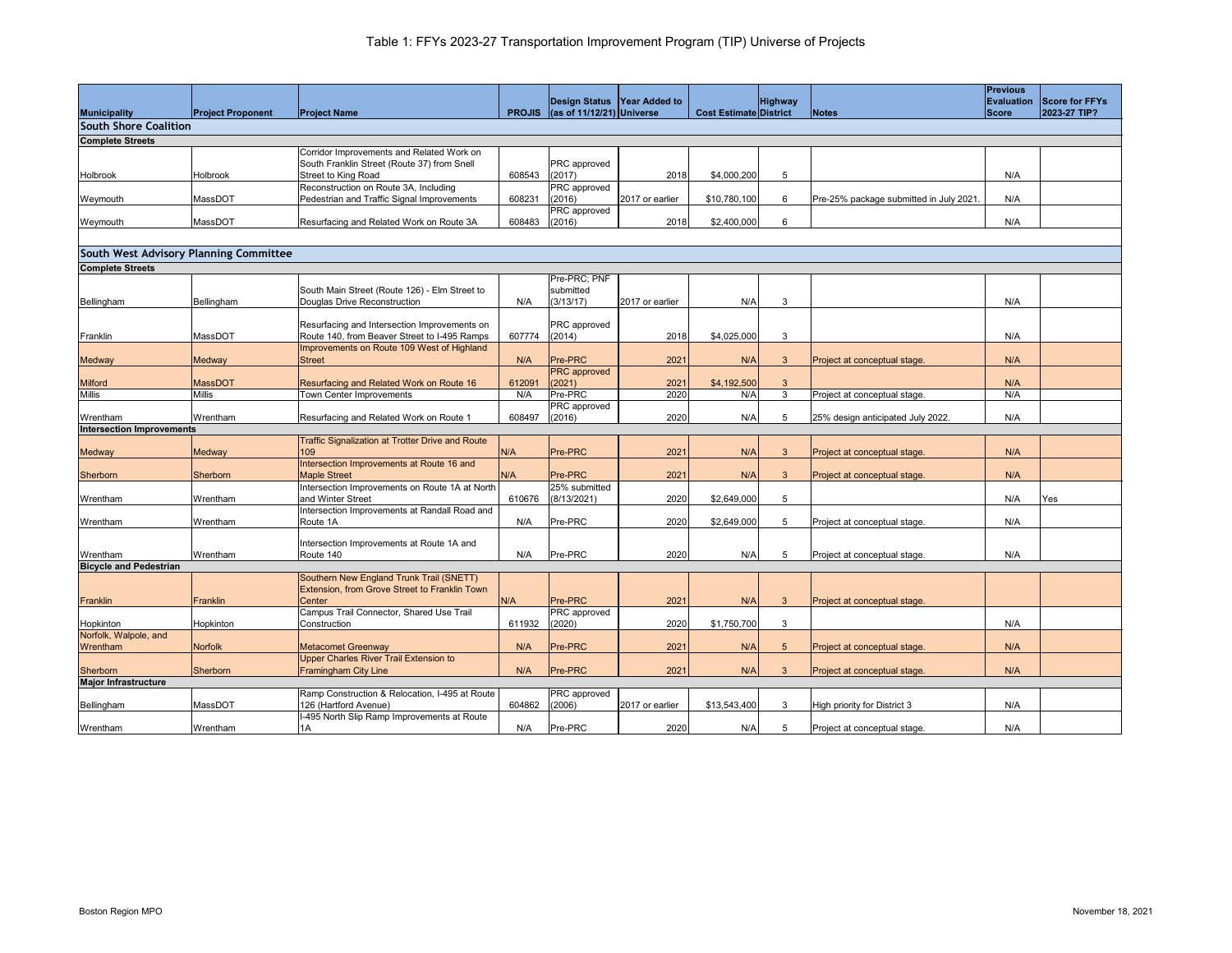|                                        |                          |                                                |               |                                            |                 |                               |                 |                                         | <b>Previous</b>   |                |
|----------------------------------------|--------------------------|------------------------------------------------|---------------|--------------------------------------------|-----------------|-------------------------------|-----------------|-----------------------------------------|-------------------|----------------|
|                                        |                          |                                                |               | Design Status Year Added to                |                 |                               | <b>Highway</b>  |                                         | <b>Evaluation</b> | Score for FFYs |
| <b>Municipality</b>                    | <b>Project Proponent</b> | <b>Project Name</b>                            | <b>PROJIS</b> | $\left  \right $ (as of 11/12/21) Universe |                 | <b>Cost Estimate District</b> |                 | Notes                                   | <b>Score</b>      | 2023-27 TIP?   |
| <b>Three Rivers Interlocal Council</b> |                          |                                                |               |                                            |                 |                               |                 |                                         |                   |                |
| <b>Complete Streets</b>                |                          |                                                |               |                                            |                 |                               |                 |                                         |                   |                |
|                                        |                          |                                                |               |                                            |                 |                               |                 | Milton also in ICC subregion. Project a |                   |                |
|                                        |                          |                                                |               | <b>PRC</b> approved                        |                 |                               |                 | high priority for the TRIC subregion.   |                   |                |
| Canton, Milton                         | MassDOT                  | Roadway Improvements on Route 138              | 608484        | (2016)                                     | 2020            | \$18,467,500                  | 6               | District is working to refine scope.    | N/A               |                |
|                                        |                          |                                                |               |                                            |                 |                               |                 |                                         |                   |                |
| <b>Medfield</b>                        | <b>Medfield</b>          | Reconstruction of Route 109                    | N/A           | <b>Pre-PRC</b>                             | 2021            | N/A                           | 3               | Added through subregional outreach.     | N/A               |                |
|                                        |                          | Reconstruction on Granite Avenue, from         |               | 25% submitted                              |                 |                               |                 |                                         |                   |                |
| Milton                                 | MassDOT                  | Neponset River to Squantum Street              | 608406        | (2/10/2017)                                | 2017 or earlier | \$3,665,146                   | 6               | Milton also in ICC subregion.           | N/A               |                |
|                                        |                          | Adams Street Improvements, from Randolph       |               | <b>PRC</b> approved                        |                 |                               |                 |                                         |                   |                |
| Milton                                 | Milton                   | Avenue to Eliot Street                         | 610820        | (2020)                                     | 2020            | \$1,799,330                   | 6               | Milton also in ICC subregion.           | N/A               |                |
|                                        |                          | Reconstruction of Highland Avenue, from        |               | <b>PRC</b> approved                        |                 |                               |                 |                                         |                   |                |
| Needham                                | Needham                  | <b>Webster Street to Great Plains Avenue</b>   | 612536        | (2021)                                     | 2021            | \$10,402,402                  | $6\phantom{1}6$ | Needham also in ICC subregion.          | N/A               |                |
|                                        |                          |                                                |               | <b>PRC</b>                                 |                 |                               |                 |                                         |                   |                |
|                                        |                          |                                                |               | reapproved                                 |                 |                               |                 |                                         |                   |                |
| Westwood                               | Westwood                 | <b>Reconstruction of Canton Street</b>         | 608158        | (2021)                                     | 2017 or earlier | \$14,254,274                  | 6               | Priority for municipality.              | N/A               |                |
| <b>Intersection Improvements</b>       |                          |                                                |               |                                            |                 |                               |                 |                                         |                   |                |
|                                        |                          |                                                |               |                                            |                 |                               |                 | Added through subregional outreach.     |                   |                |
|                                        |                          | Intersection Signalization at Route 140        |               |                                            |                 |                               |                 | Town has advanced design outside of TIP |                   |                |
| Foxborough                             | Foxborough               | (Commercial Street) and Walnut Street          | N/A           | <b>Pre-PRC</b>                             | 2021            | \$5,000,000                   | $5\overline{5}$ | process. District supports project.     | N/A               |                |
|                                        |                          | Intersection Improvements at West Street and   |               |                                            |                 |                               |                 |                                         |                   |                |
| Medfield                               | <b>Medfield</b>          | North Meadows Road (Route 27)                  | N/A           | <b>Pre-PRC</b>                             | 2021            | N/A                           | 3               | Added through subregional outreach.     | N/A               |                |
|                                        |                          | Intersection Improvements - Squantum Street at |               | 25% submitted                              |                 |                               |                 |                                         |                   |                |
| <b>Milton</b>                          | <b>Milton</b>            | <b>Adams Street</b>                            | 608955        | (11/19/2020)                               | 2018            | \$2,311,203                   | -6              | Milton also in ICC subregion.           | 34.4              | Yes            |
| <b>Bicycle and Pedestrian</b>          |                          |                                                |               |                                            |                 |                               |                 |                                         |                   |                |
|                                        |                          | Warner Trail Extension, from Sharon to Blue    |               |                                            |                 |                               |                 | Added through subregional outreach.     |                   |                |
| Canton                                 | Canton                   | <b>Hills Reservation</b>                       | N/A           | <b>Pre-PRC</b>                             | 2021            | N/A                           |                 | Feasibility study currently underway.   | N/A               |                |
| <b>Major Infrastructure</b>            |                          |                                                |               |                                            |                 |                               |                 |                                         |                   |                |
|                                        |                          | Interchange Improvements at I-95 / I-93 /      |               | 25% submitted                              |                 |                               |                 | Project not programmed in LRTP. Last    |                   |                |
| Canton, Westwood                       | MassDOT                  | University Avenue / I-95 Widening              | 87790         | (7/25/14)                                  | 2017 or earlier | \$202,205,994                 | 6               | scored for FFYs 2020-24 TIP.            | 47                |                |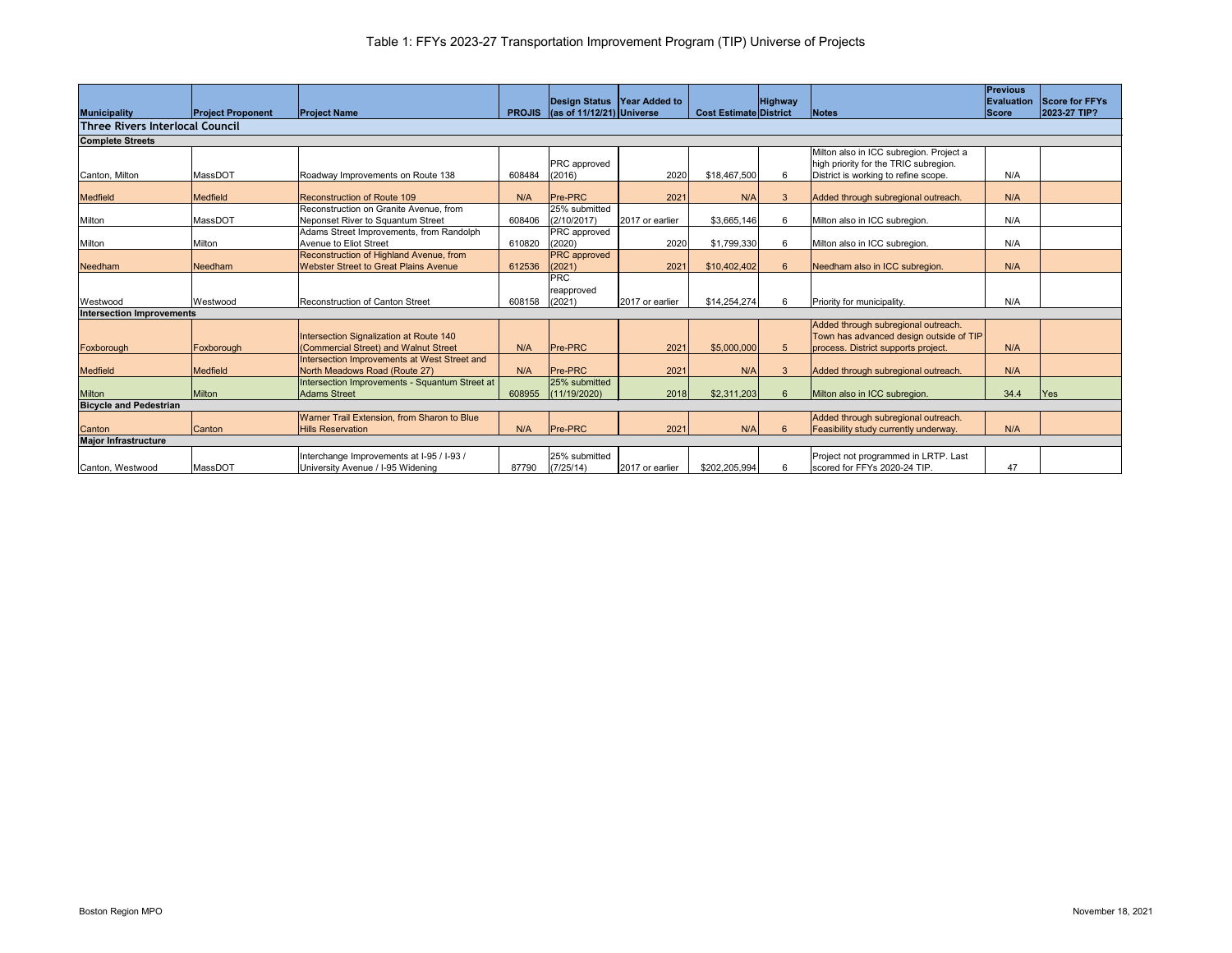|                                         |                              |                                                                         |               | <b>MPO</b>        |               |                                   | Programmed    |                 |                                                 |
|-----------------------------------------|------------------------------|-------------------------------------------------------------------------|---------------|-------------------|---------------|-----------------------------------|---------------|-----------------|-------------------------------------------------|
|                                         |                              |                                                                         |               | <b>Evaluation</b> | Programmed    | <b>Design Status</b>              | Cost (in FFYs | <b>Highway</b>  |                                                 |
| <b>Municipality</b>                     | <b>Project Proponent</b>     | <b>Project Name</b>                                                     | <b>PROJIS</b> | Score             | Year          | (11/12/21)                        | 2022-26 TIP)  | <b>District</b> | Notes                                           |
| <b>Inner Core</b>                       |                              |                                                                         |               |                   |               |                                   |               |                 |                                                 |
| <b>Complete Streets</b>                 |                              |                                                                         |               |                   |               |                                   |               |                 |                                                 |
|                                         |                              |                                                                         |               |                   |               |                                   |               |                 |                                                 |
|                                         |                              | Reconstruction on Broadway (Route 107), from                            |               |                   |               | 100% submitted                    |               |                 | PS&E submission anticipated shortly.            |
| Chelsea                                 | Chelsea                      | City Hall Avenue to the Revere City Line                                | 608078        | 61                |               | 2022 (5/14/2021)                  | \$11,301,176  |                 | 6 Targeted advertisement date of 2/19/22.       |
|                                         |                              |                                                                         |               |                   |               |                                   |               |                 |                                                 |
|                                         |                              |                                                                         |               |                   |               | 100% submitted                    |               |                 |                                                 |
| Lynn                                    | Lynn                         | Reconstruction on Route 129 (Lynnfield Street)                          | 602077        | 41                |               | 2022 (8/31/2021)                  | \$6,643,384   |                 | 4 Targeted advertisement date of 6/25/22.       |
|                                         |                              |                                                                         |               |                   |               |                                   |               |                 |                                                 |
|                                         |                              |                                                                         |               |                   |               | 25% resubmitted                   |               |                 |                                                 |
| <b>Boston</b>                           | <b>Boston</b>                | Improvements on Boylston Street                                         | 606453        | 60                |               | 2023 (1/29/2021)                  | \$8,665,052   |                 |                                                 |
|                                         |                              |                                                                         |               |                   |               | 75% submitted                     |               |                 |                                                 |
| Quincy                                  | Quincy                       | Reconstruction of Sea Street                                            | 608707        | 40                |               | 2023 (9/9/2021)                   | \$5,843,442   |                 |                                                 |
|                                         |                              |                                                                         |               |                   |               | 75% submitted                     |               |                 |                                                 |
| Winthrop                                | Winthrop                     | Revere Street Roadway Improvements                                      | 607244        | 54                |               | 2023 (7/30/2021)                  | \$5,931,953   |                 | 6 Cost increase to \$6,617,959.                 |
|                                         |                              |                                                                         |               |                   |               |                                   |               |                 |                                                 |
|                                         |                              |                                                                         |               |                   |               | 25% submitted                     |               |                 |                                                 |
| Watertown                               | Watertown                    | Rehabilitation of Mount Auburn Street (Route 16)                        | 607777        | 75                |               | 2023-24 (DPH 11/4/2021)           | \$28,340,090  |                 |                                                 |
|                                         |                              |                                                                         |               |                   |               | <b>PRC</b> approved               |               |                 |                                                 |
| Lynn                                    | Lynn                         | <b>Rehabilitation of Essex Street</b>                                   | 609252        | 66                |               | 2024 (12/6/2018)                  | \$18,279,000  |                 |                                                 |
|                                         |                              | Rehabilitation of Beacham Street, from Route 99                         |               |                   |               | PRC approved                      |               |                 |                                                 |
| Everett                                 | Everett                      | to Chelsea City Line                                                    | 609257        | 54                |               | 2025 (12/6/2018)                  | \$10,545,024  |                 |                                                 |
| <b>Major Infrastructure</b>             |                              |                                                                         |               |                   |               |                                   |               |                 |                                                 |
|                                         |                              | Green Line Extension to College Avenue with the                         |               |                   |               |                                   |               |                 | Final FFY of TIP funding. Total MPO             |
| Somerville, Medford                     | Somerville, Medford          | Union Square Spur                                                       | 1570          | N/A               |               | 2016-2022 In construction         | \$27,096,238  |                 | 4 commitment of \$190,079,465.                  |
|                                         |                              | Roadway, Ceiling and Wall Reconstruction, New                           |               |                   |               |                                   |               |                 | Year 1 of MPO funding in 2021                   |
|                                         |                              | Jet Fans, and other Control Systems in Sumner                           |               |                   |               | Advertised                        |               |                 | (\$11,069,474). Advance work anticipated        |
| <b>Boston</b>                           | MassDOT                      | Tunnel                                                                  | 606476        | N/A               |               | 2021-22 (6/26/2021)               | \$11,046,213  |                 | 6 shortly.                                      |
|                                         |                              |                                                                         |               |                   |               |                                   |               |                 | Anticipated fifth and final year of TIP funding |
|                                         |                              |                                                                         |               |                   |               |                                   |               |                 | in FFY 2027. Total cost of \$183,633,774,       |
|                                         |                              |                                                                         |               |                   |               | 25% resubmitted                   |               |                 | with \$25,000,000 in anticipated funding from   |
| Boston                                  | <b>Boston</b>                | Reconstruction of Rutherford Avenue                                     | 606226        | 59                |               | 2023-26 (May 2021)                | \$125,744,000 |                 | 6 City of Boston.                               |
| <b>Community Connections</b>            |                              | <b>Newton Microtransit Service</b>                                      | S10784        |                   |               |                                   |               |                 |                                                 |
| Newton                                  | Newton<br>Arlington, Newton, |                                                                         |               | 53                | 2021-2023 N/A |                                   | \$427,000     |                 | 4 Year 1 of funding in 2021 (\$300,000)         |
| Arlington, Newton, Watertown            | Watertown                    | <b>Bluebikes Expansion</b>                                              | S12115        | 52                | 2022 N/A      |                                   | \$340,000     | 4,6             |                                                 |
| <b>Brookline</b>                        | <b>Brookline</b>             | <b>Transit App Education Program</b>                                    | S12121        | 49                | 2022 N/A      |                                   | \$43,620      |                 |                                                 |
|                                         | Route 128 Business           |                                                                         |               |                   |               |                                   |               |                 |                                                 |
| Cambridge                               | Council                      | Alewife Wayfinding Improvements                                         | S12116        | 24                | 2022 N/A      |                                   | \$292,280     |                 |                                                 |
| Malden, Everett                         | <b>MBTA</b>                  | <b>Main Street Transit Signal Priority</b>                              | S12119        | 72                | 2022 N/A      |                                   | \$225,000     |                 |                                                 |
| Malden, Medford                         | Medford, Malden              | <b>Bluebikes Expansion</b>                                              | S12118        | 73                | 2022 N/A      |                                   | \$236,830     |                 |                                                 |
|                                         |                              |                                                                         |               |                   |               |                                   |               |                 |                                                 |
| <b>MetroWest Regional Collaborative</b> |                              |                                                                         |               |                   |               |                                   |               |                 |                                                 |
|                                         |                              |                                                                         |               |                   |               |                                   |               |                 |                                                 |
| <b>Intersection Improvements</b>        |                              |                                                                         |               |                   |               |                                   |               |                 |                                                 |
|                                         |                              |                                                                         |               |                   |               |                                   |               |                 |                                                 |
|                                         |                              | Traffic Signal Installation at Edgell Road and<br><b>Central Street</b> |               |                   |               | 100% submitted                    |               |                 |                                                 |
| Framingham                              | Framingham                   | Rehabilitation and Rail Crossing Improvements on                        | 608889        | 41                |               | 2023 (9/13/2021)<br>25% submitted | \$2,655,882   |                 |                                                 |
| Ashland                                 | Ashland                      | <b>Cherry Street</b>                                                    | 608436        | 38                |               | 2024 (2/4/2020)                   | \$1,269,327   |                 |                                                 |
| <b>Community Connections</b>            |                              |                                                                         |               |                   |               |                                   |               |                 |                                                 |
| Wellesley                               | Wellesley                    | Bicycle Infrastructure                                                  | S12120        | 42.75             | 2022 N/A      |                                   | \$85,054      |                 | $6 \mid$                                        |
|                                         |                              |                                                                         |               |                   |               |                                   |               |                 |                                                 |

### *Projects grouped by MAPC subregion and by MPO Investment Program*

This table contains projects that were funded using MPO Regional Target funds in the FFYs 2022-26 TIP. This is the active TIP as of 10/1/2021.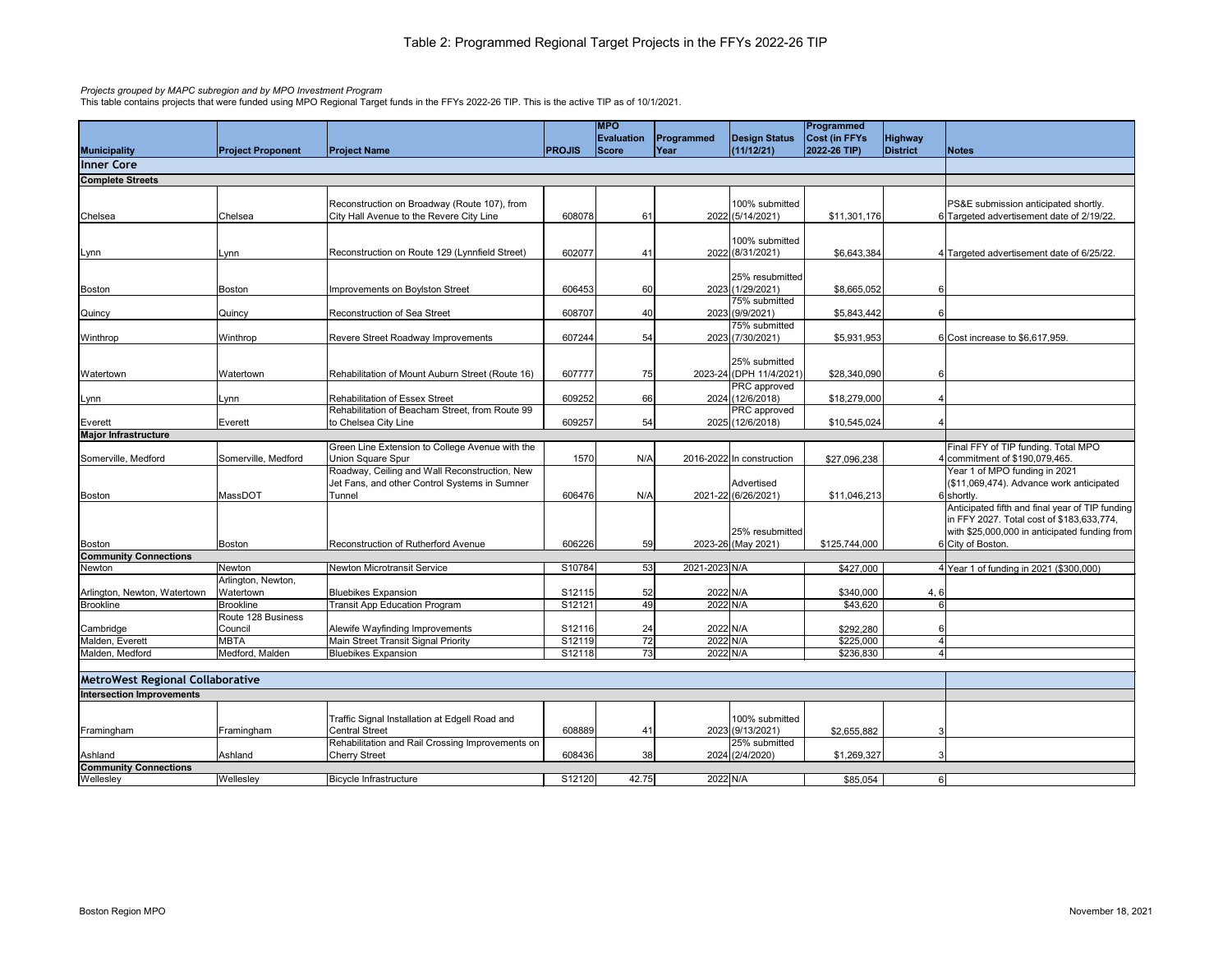|                                                     |                          |                                                   |               | <b>MPO</b>        |             |                      | Programmed           |                 |                                              |
|-----------------------------------------------------|--------------------------|---------------------------------------------------|---------------|-------------------|-------------|----------------------|----------------------|-----------------|----------------------------------------------|
|                                                     |                          |                                                   |               | <b>Evaluation</b> | Programmed  | <b>Design Status</b> | <b>Cost (in FFYs</b> | <b>Highway</b>  |                                              |
|                                                     |                          |                                                   |               |                   |             |                      | 2022-26 TIP)         |                 |                                              |
| <b>Municipality</b>                                 | <b>Project Proponent</b> | <b>Project Name</b>                               | <b>PROJIS</b> | Score             | <b>Year</b> | (11/12/21)           |                      | <b>District</b> | Notes                                        |
| Minuteman Advisory Group on Interlocal Coordination |                          |                                                   |               |                   |             |                      |                      |                 |                                              |
| <b>Complete Streets</b>                             |                          |                                                   |               |                   |             |                      |                      |                 |                                              |
|                                                     |                          |                                                   |               |                   |             |                      |                      |                 | Proponent interested in moving this project  |
|                                                     |                          |                                                   |               |                   |             |                      |                      |                 | into earlier fiscal year if possible. 100%   |
|                                                     |                          |                                                   |               |                   |             | 75% submitted        |                      |                 | design submission planned for February       |
| Littleton                                           | Littleton                | <b>Reconstruction of Foster Street</b>            | 609054        | 38                |             | 2024 (3/1/2021)      | \$4,126,209          |                 | 3 2022.                                      |
|                                                     |                          |                                                   |               |                   |             |                      |                      |                 |                                              |
| <b>Intersection Improvements</b>                    |                          |                                                   |               |                   |             |                      |                      |                 |                                              |
|                                                     |                          | Intersection Improvements on Route 2A at Willow   |               |                   |             | 75% submitted        |                      |                 | Cost increase to \$3,709,423. Targeted       |
| Littleton, Ayer                                     | MassDOT                  | <b>Road</b>                                       | 608443        | 36                |             | 2022 (7/12/2021)     | \$3,226,285          |                 | advertisement date of 8/27/22.               |
|                                                     |                          | Intersection Improvements at Massachusetts        |               |                   |             |                      |                      |                 |                                              |
|                                                     |                          | Avenue (Route 111) and Main Street (Route 27)     |               |                   |             | 100% submitted       |                      |                 |                                              |
| Acton                                               | Acton                    | (Kelley's Corner)                                 | 608229        | 45                |             | 2022 (10/29/2020)    | \$15,311,125         |                 | 3 Targeted advertisement date of 5/21/22.    |
| <b>Bicycle and Pedestrian</b>                       |                          |                                                   |               |                   |             |                      |                      |                 |                                              |
|                                                     |                          |                                                   |               |                   |             | 75% submitted        |                      |                 | Cost decrease to \$11,533,549. Targeted      |
| Sudbury                                             | Sudbury                  | Bruce Freeman Rail Trail, Phase 2D                | 608164        | 40                |             | 2022 (5/12/2021)     | \$12,886,676         |                 | 3 advertisement date of 7/9/22               |
|                                                     |                          | Minuteman Bikeway Extension, From Loomis          |               |                   |             | 75% submitted        |                      |                 | Cost increase to \$11,218,186. Targeted      |
| Bedford                                             | Bedford                  | Street to Concord Road (Route 62)                 | 607738        | 47                |             | 2022 (11/3/2020)     | \$11,000,168         |                 | 4 advertisement date of 8/13/22.             |
| <b>Community Connections</b>                        |                          |                                                   |               |                   |             |                      |                      |                 |                                              |
| Acton                                               | Acton                    | Parking Management System                         | S12122        | 29                | 2022 N/A    |                      | \$20,000             |                 | 3                                            |
|                                                     |                          |                                                   |               |                   |             |                      |                      |                 |                                              |
|                                                     |                          |                                                   |               |                   |             |                      |                      |                 |                                              |
| North Suburban Planning Council                     |                          |                                                   |               |                   |             |                      |                      |                 |                                              |
| <b>Complete Streets</b>                             |                          |                                                   |               |                   |             |                      |                      |                 |                                              |
|                                                     |                          |                                                   |               |                   |             |                      |                      |                 |                                              |
|                                                     |                          | Roadway and Intersection Improvements at          |               |                   |             |                      |                      |                 |                                              |
|                                                     |                          | Woburn Common, Route 38 (Main Street), Winn       |               |                   |             | <b>PRC</b> approved  |                      |                 |                                              |
| Woburn                                              | Woburn                   | Street, Pleasant Street, and Montvale Avenue      | 610662        | 75                |             | 2025 (12/19/2019)    | \$16,105,600         |                 |                                              |
|                                                     |                          | Reconstruction of Route 38 (Main Street), from    |               |                   |             | $75%$ submitted      |                      |                 |                                              |
|                                                     |                          | Route 62 to the Woburn City Line                  | 608051        |                   |             | 2025-26 (1/18/2021)  | \$25,473,225         |                 |                                              |
| Wilmington                                          | Wilmington               |                                                   |               | 59                |             |                      |                      |                 |                                              |
| <b>Intersection Improvements</b>                    |                          |                                                   |               |                   |             |                      |                      |                 |                                              |
|                                                     |                          | Intersection Improvements at Lowell Street (Route |               |                   |             | 75% submitted        |                      |                 |                                              |
| Wilmington                                          | Wilmington               | 129) and Woburn Street                            | 609253        | 53                |             | 2023 (8/10/2021)     | \$4,701,721          |                 | 4 Cost increase to \$6,441,358.              |
|                                                     |                          |                                                   |               |                   |             |                      |                      |                 |                                              |
|                                                     |                          | Intersection Reconstruction at Route 3 (Cambridge |               |                   |             | PRC approved         |                      |                 |                                              |
| Burlington, Woburn                                  | Woburn                   | Road) & Bedford Road and South Bedford Street     | 608067        | 52                |             | 2025 (11/6/2014)     | \$1,612,800          |                 |                                              |
|                                                     |                          |                                                   |               |                   |             |                      |                      |                 |                                              |
|                                                     |                          |                                                   |               |                   |             |                      |                      |                 |                                              |
| North Shore Task Force                              |                          |                                                   |               |                   |             |                      |                      |                 |                                              |
| <b>Complete Streets</b>                             |                          |                                                   |               |                   |             |                      |                      |                 |                                              |
|                                                     |                          |                                                   |               |                   |             | 75% submitted        |                      |                 | Cost increase to \$12,594,932. Targeted      |
| Beverly                                             | <b>Beverly</b>           | Rehabilitation of Bridge Street                   | 608348        | 66                |             | 2023 (10/28/2021)    | \$7,942,866          |                 | 4 advertisement date of 2/11/23.             |
|                                                     |                          |                                                   |               |                   |             |                      |                      |                 |                                              |
|                                                     |                          |                                                   |               |                   |             | 25% submitted        |                      |                 |                                              |
| Peabody                                             | Peabody                  | Rehabilitation of Central Street                  | 608933        | 61                |             | 2023 (DPH 6/23/2021) | \$15,828,654         |                 |                                              |
|                                                     |                          |                                                   |               |                   |             |                      |                      |                 |                                              |
|                                                     |                          | Resurfacing and Related Work on Central and       |               |                   |             | 25% resubmitted      |                      |                 |                                              |
| Ipswich                                             | Ipswich                  | South Main Streets                                | 605743        | 48                |             | 2024 (8/19/2020)     | \$5,702,076          |                 |                                              |
| <b>Bicycle and Pedestrian</b>                       |                          |                                                   |               |                   |             |                      |                      |                 |                                              |
|                                                     |                          |                                                   |               |                   |             |                      |                      |                 |                                              |
|                                                     |                          |                                                   |               |                   |             |                      |                      |                 | Adjusting design from sharrows to off-street |
|                                                     |                          |                                                   |               |                   |             |                      |                      |                 | path at Essex Center Drive, based on         |
|                                                     |                          |                                                   |               |                   |             | 25% submitted        |                      |                 | MassDOT 25% design comments.                 |
| Peabody                                             | Peabody                  | Independence Greenway Extension                   | 609211        | 34                |             | 2024 (5/3/2021)      | \$3,248,370          |                 | 4 Targeting December/January for DPH.        |
|                                                     |                          | Multi-Use Path Construction of Independence       |               |                   |             | <b>PRC</b> approved  |                      |                 | Adjusting design at I-95 in advance of 25%   |
| Peabody                                             | Peabody                  | Greenway at I-95 and Route 1                      | 610544        | 53                |             | 2025 (12/19/2019)    | \$6,568,800          |                 | 4 design submission.                         |
|                                                     |                          |                                                   |               |                   |             |                      |                      |                 |                                              |
| <b>South Shore Coalition</b>                        |                          |                                                   |               |                   |             |                      |                      |                 |                                              |
| <b>Complete Streets</b>                             |                          |                                                   |               |                   |             |                      |                      |                 |                                              |
|                                                     |                          | Corridor Improvements and Related Work on         |               |                   |             |                      |                      |                 |                                              |
|                                                     |                          | Justice Cushing Highway (Route 3A) from           |               |                   |             | 75% submitted        |                      |                 |                                              |
| Cohasset, Scituate                                  | MassDOT                  | Beechwood Street to Henry Turner Bailey Road      | 608007        | 37                |             | 2024 (2/10/2021)     | \$12,990,931         |                 |                                              |
|                                                     |                          | Intersection Improvements at Route 3A/Summer      |               |                   |             | 25% submitted        |                      |                 |                                              |
| Hingham                                             | Hingham                  | <b>Street Rotary</b>                              | 605168        | 57                |             | 2025 (3/29/2019)     | \$15,474,200         |                 |                                              |
|                                                     |                          |                                                   |               |                   |             |                      |                      |                 |                                              |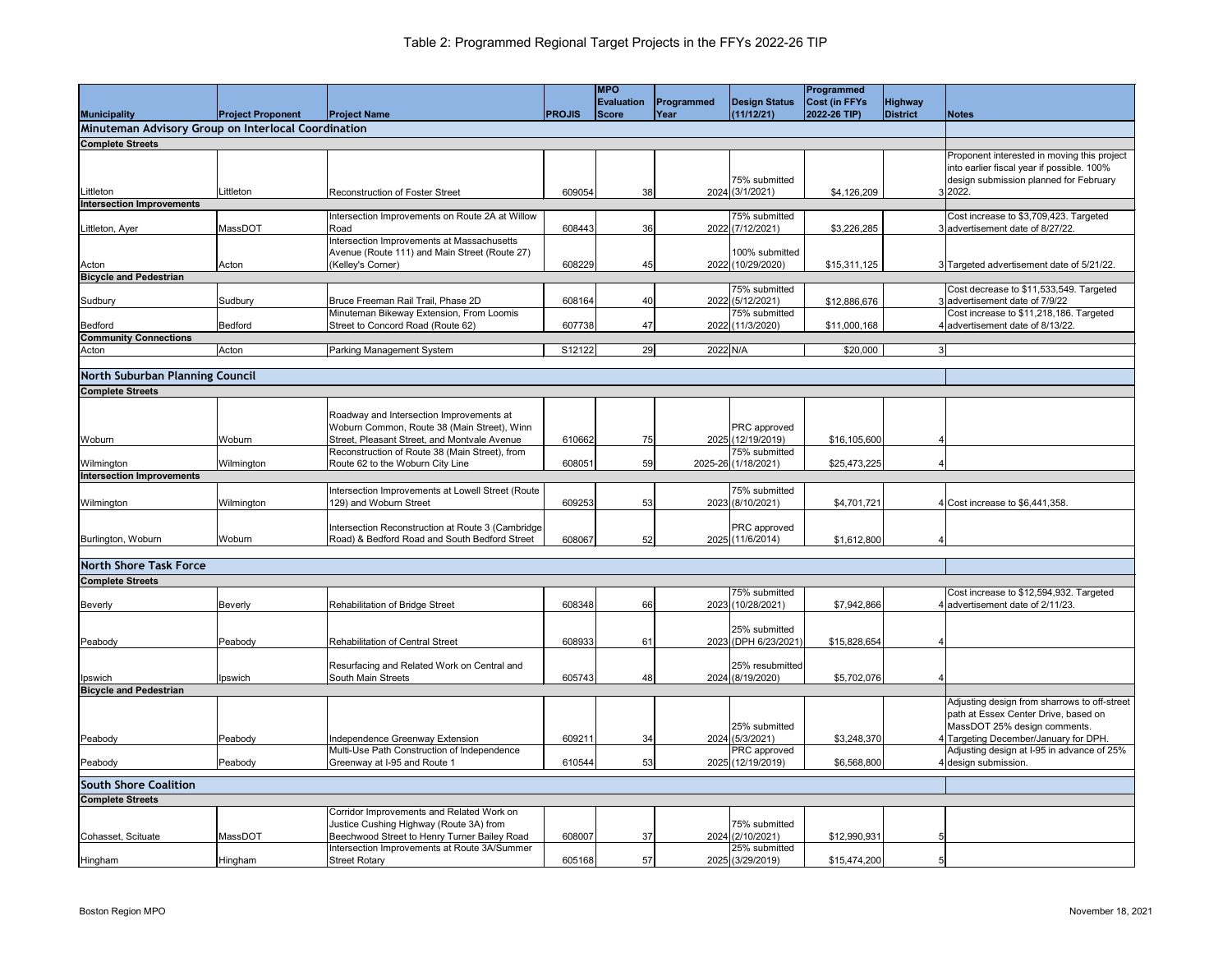|                                        |                          |                                                  |               | <b>MPO</b>   |               |                      | Programmed              |                        |                                        |
|----------------------------------------|--------------------------|--------------------------------------------------|---------------|--------------|---------------|----------------------|-------------------------|------------------------|----------------------------------------|
|                                        |                          |                                                  |               | Evaluation   | Programmed    | <b>Design Status</b> | <b>Cost (in FFYs</b>    | <b>Highway</b>         |                                        |
| <b>Municipality</b>                    | <b>Project Proponent</b> | <b>Project Name</b>                              | <b>PROJIS</b> | <b>Score</b> | Year          | (11/12/21)           | 2022-26 TIP)            | <b>District</b>        | Notes                                  |
| South West Advisory Planning Committee |                          |                                                  |               |              |               |                      |                         |                        |                                        |
| <b>Complete Streets</b>                |                          |                                                  |               |              |               |                      |                         |                        |                                        |
|                                        |                          |                                                  |               |              |               | PS&E                 |                         |                        |                                        |
|                                        |                          | South Main Street (Route 126) - Douglas Drive to |               |              |               | resubmitted          |                         |                        | Cost increase to \$6,714,290. Targeted |
| Bellingham                             | Bellingham               | Mechanic Street Reconstruction (Route 140)       | 608887        | 45           |               | 2022 (11/5/2021)     | \$6,398,158             |                        | 3 advertisement date of 2/12/22.       |
| <b>Intersection Improvements</b>       |                          |                                                  |               |              |               |                      |                         |                        |                                        |
|                                        |                          |                                                  |               |              |               |                      |                         |                        |                                        |
|                                        |                          |                                                  |               |              |               | 25% resubmitted      |                         |                        |                                        |
| Wrentham                               | MassDOT                  | Construction of I-495/Route 1A Ramps             | 603739        | 55           |               | 2024 (12/16/2020)    | \$16, 187, 418          |                        |                                        |
|                                        |                          | Rehabilitation of Route 16, from Route 109 to    |               |              |               | 25% submitted        |                         |                        |                                        |
| Milford                                | MassDOT                  | <b>Beaver Street</b>                             | 608045        | 50           |               | 2026 (3/20/2020)     | \$10,481,030            |                        |                                        |
|                                        |                          |                                                  |               |              |               |                      |                         |                        |                                        |
| <b>Three Rivers Interlocal Council</b> |                          |                                                  |               |              |               |                      |                         |                        |                                        |
| <b>Complete Streets</b>                |                          |                                                  |               |              |               |                      |                         |                        |                                        |
|                                        |                          |                                                  |               |              |               | 25% submitted        |                         |                        | 75% design submission anticipated in   |
|                                        |                          |                                                  |               |              |               | (DPH                 |                         |                        | November 2021. Targeted advertisement  |
| Dedham                                 | Dedham                   | Pedestrian Improvements along Bussey Street      | 607899        | 35           |               | 2023 11/17/2020)     | \$5,157,564             |                        | 6 date of 2/11/23.                     |
| <b>Intersection Improvements</b>       |                          |                                                  |               |              |               |                      |                         |                        |                                        |
|                                        |                          | Intersection Improvements at Route 1A and        |               |              |               |                      |                         |                        |                                        |
|                                        |                          | Upland Road/Washington Street and Prospect       |               |              |               | 75% submitted        |                         |                        |                                        |
| Norwood                                | Norwood                  | <b>Street/Fulton Street</b>                      | 606130        | 47           |               | 2023 (10/10/2019)    | \$8,270,371             |                        |                                        |
|                                        |                          |                                                  |               |              |               |                      |                         |                        |                                        |
|                                        |                          | Intersection Improvements at Route 1 and         |               |              |               | 25% resubmitted      |                         |                        |                                        |
| Norwood                                | Norwood                  | <b>University Avenue/Everett Street</b>          | 605857        | 55           |               | 2025-26 (1/5/2021)   | \$25,757,791            |                        |                                        |
| <b>Community Connections</b>           |                          |                                                  |               |              |               |                      |                         |                        |                                        |
| Canton                                 | Canton                   | <b>Royall Street Shuttle</b>                     | S12114        | 51           | 2022-2024 N/A |                      | \$534,820               | 6                      |                                        |
|                                        |                          |                                                  |               |              |               |                      |                         |                        |                                        |
| Regionwide                             |                          |                                                  |               |              |               |                      |                         |                        |                                        |
| <b>Community Connections</b>           |                          |                                                  |               |              |               |                      |                         |                        |                                        |
| Regionwide                             | <b>MBTA</b>              | Regionwide Bike Racks                            | S12117        | 64           | 2022 N/A      |                      |                         | \$275,740 Regionwide   |                                        |
| Regionwide                             | Regionwide               | <b>Community Connections Program</b>             | N/A           | N/A          | 2023-26 N/A   |                      |                         | \$7,522,281 Regionwide |                                        |
| <b>Transit Modernization</b>           |                          |                                                  |               |              |               |                      |                         |                        |                                        |
| Regionwide                             | Regionwide               | <b>Transit Modernization Program</b>             | N/A           | N/A          | 2025-26 N/A   |                      | \$11,000,000 Regionwide |                        |                                        |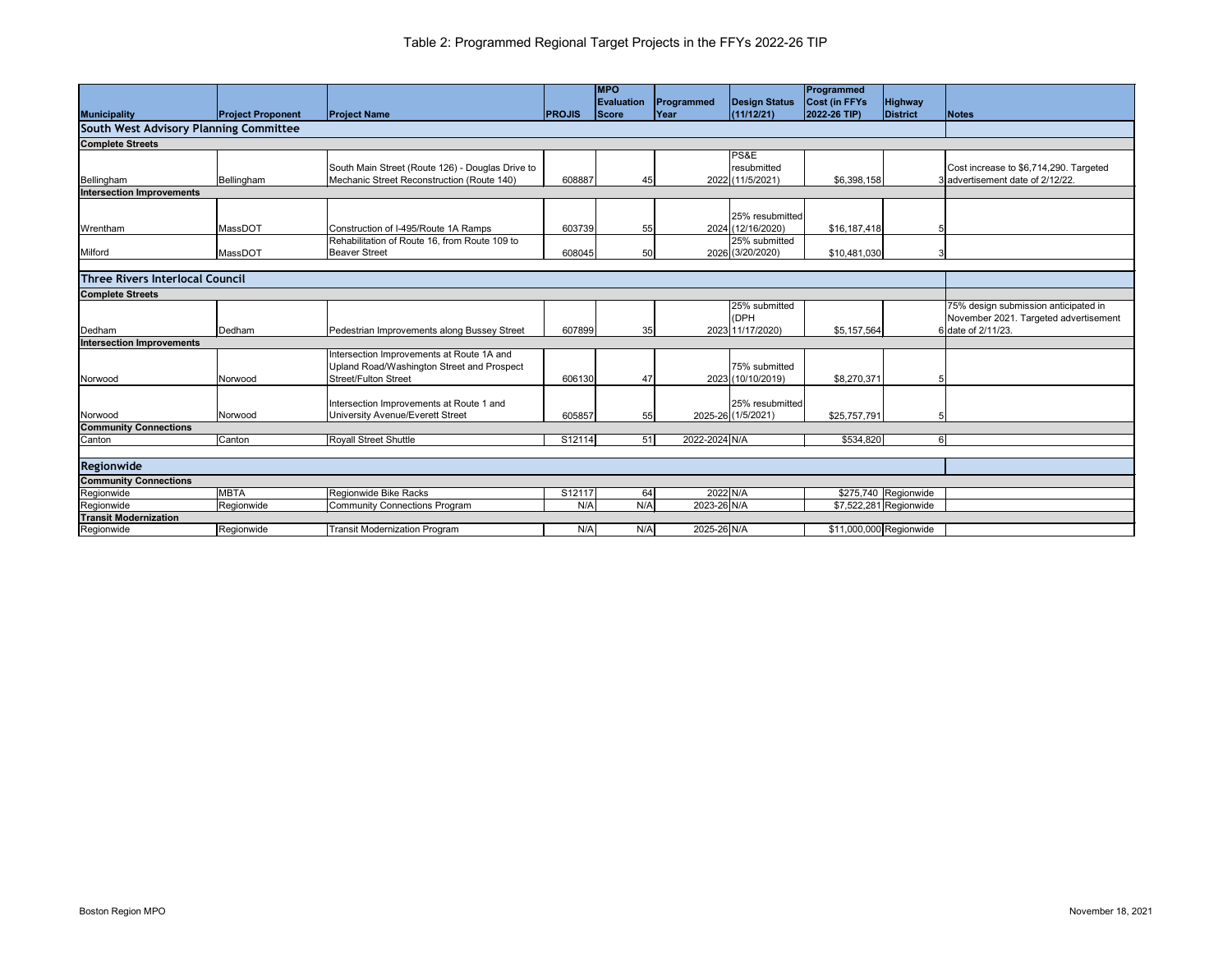|                                                     |                          |                                                                                                |               | <b>MPO</b>                        |                    |                                    | Final<br>Programmed        |                            |
|-----------------------------------------------------|--------------------------|------------------------------------------------------------------------------------------------|---------------|-----------------------------------|--------------------|------------------------------------|----------------------------|----------------------------|
|                                                     | <b>Project Proponent</b> | <b>Project Name</b>                                                                            | <b>PROJIS</b> | <b>Evaluation</b><br><b>Score</b> | Programmed<br>Year | <b>Design Status</b><br>(11/12/21) | <b>Cost (MPO</b><br>Funds) | Highway<br><b>District</b> |
| <b>Municipality</b>                                 |                          |                                                                                                |               |                                   |                    |                                    |                            |                            |
| Inner Core                                          |                          |                                                                                                |               |                                   |                    |                                    |                            |                            |
| <b>Complete Streets</b>                             |                          |                                                                                                |               |                                   |                    |                                    |                            |                            |
| Boston                                              | <b>MBTA</b>              | <b>Columbus Avenue Bus Lane Construction</b>                                                   | N/A           | N/A                               | 2021 N/A           |                                    | \$14,000,000               | 6                          |
| Everett                                             | Everett                  | <b>Reconstruction of Ferry Street</b>                                                          | 607652        | 75                                |                    | Advertised<br>2021 (5/22/21)       | \$29,134,698               | $\overline{4}$             |
| <b>Community Connections</b>                        |                          |                                                                                                |               |                                   |                    |                                    |                            |                            |
| Cambridge                                           | Cambridge                | Concord Avenue Transit Signal Priority                                                         | S10786        | 22                                | 2021 N/A           |                                    | \$160,000                  | $\overline{4}$             |
| Somerville                                          | Somerville               | Davis Square Signal Improvements                                                               | S10785        | 24                                | 2021 N/A           |                                    | \$220,000                  | $\overline{4}$             |
| <b>Major Infrastructure</b>                         |                          |                                                                                                |               |                                   |                    |                                    |                            |                            |
|                                                     |                          | Green Line Extension to College Avenue with the                                                |               |                                   |                    |                                    |                            |                            |
| Somerville, Medford                                 | Somerville, Medford      | Union Square Spur                                                                              | 1570          | N/A                               |                    | 2016-2022 In construction          | \$190,079,465              | $\overline{4}$             |
|                                                     |                          | Roadway, Ceiling and Wall Reconstruction, New<br>Jet Fans, and other Control Systems in Sumner |               |                                   |                    | Advertised                         |                            |                            |
| <b>Boston</b>                                       | MassDOT                  | Tunnel                                                                                         | 606476        | N/A                               |                    | 2021-22 (6/26/2021)                | \$22,115,687               | 6                          |
|                                                     |                          |                                                                                                |               |                                   |                    |                                    |                            |                            |
| <b>MetroWest Regional Collaborative</b>             |                          |                                                                                                |               |                                   |                    |                                    |                            |                            |
|                                                     |                          |                                                                                                |               |                                   |                    |                                    |                            |                            |
| <b>Complete Streets</b>                             |                          |                                                                                                |               |                                   |                    | Advertised                         |                            |                            |
| Framingham                                          | Framingham               | <b>Reconstruction of Union Avenue</b>                                                          | 608228        | 60                                |                    | 2021 (6/5/21)                      | \$11,168,596               | 3                          |
|                                                     |                          |                                                                                                |               |                                   |                    |                                    |                            |                            |
| Minuteman Advisory Group on Interlocal Coordination |                          |                                                                                                |               |                                   |                    |                                    |                            |                            |
| <b>Community Connections</b>                        |                          |                                                                                                |               |                                   |                    |                                    |                            |                            |
| Concord                                             | Concord                  | Bruce Freeman Rail Trail Bike Shelters                                                         | S10788        | 20                                | 2021 N/A           |                                    | \$100,000                  | 3                          |
| North Suburban Planning Council                     |                          |                                                                                                |               |                                   |                    |                                    |                            |                            |
| <b>Intersection Improvements</b>                    |                          |                                                                                                |               |                                   |                    |                                    |                            |                            |
|                                                     |                          | Intersection Signalization at Route 28 & Hopkins                                               |               |                                   |                    | Advertised                         |                            |                            |
| Reading                                             | MassDOT                  | <b>Street</b>                                                                                  | 607305        | 33                                |                    | 2021 (4/3/21)                      | \$2,161,390                | $\overline{4}$             |
| <b>Major Infrastructure</b>                         |                          |                                                                                                |               |                                   |                    |                                    |                            |                            |
|                                                     |                          | Bridge Replacement, New Boston Street over                                                     |               |                                   |                    | Advertised                         |                            |                            |
| Woburn                                              | Woburn                   | <b>MBTA</b>                                                                                    | 604996        | 55                                |                    | 2021 (9/11/21)                     | \$23,514,385               | $\overline{4}$             |
|                                                     |                          |                                                                                                |               |                                   |                    |                                    |                            |                            |
| <b>North Shore Task Force</b>                       |                          |                                                                                                |               |                                   |                    |                                    |                            |                            |
| <b>Intersection Improvements</b>                    |                          |                                                                                                |               |                                   |                    |                                    |                            |                            |
|                                                     |                          | Intersection Improvements to Village Street at                                                 |               |                                   |                    | Advertised                         |                            |                            |
| Marblehead                                          | Marblehead               | Village/Vine/Cross Streets                                                                     | 608146        | 40                                |                    | 2021 (8/7/21)                      | \$622,284                  | $\overline{4}$             |
|                                                     |                          |                                                                                                |               |                                   |                    |                                    |                            |                            |
| <b>South Shore Coalition</b>                        |                          |                                                                                                |               |                                   |                    |                                    |                            |                            |
| <b>Complete Streets</b>                             |                          |                                                                                                |               |                                   |                    |                                    |                            |                            |
|                                                     |                          |                                                                                                |               |                                   |                    | Advertised                         |                            |                            |
| Holbrook                                            | Holbrook                 | Reconstruction of Union Street (Route 139)                                                     | 606501        | 46                                |                    | 2021 (10/31/21)                    | \$3,036,628                | 5                          |
|                                                     |                          | Reconstruction of Atlantic Avenue and Related                                                  |               |                                   |                    | Advertised                         |                            |                            |
| Hull                                                | Hull                     | Work                                                                                           | 601607        | 36                                |                    | 2021 (9/18/21)                     | \$8,223,422                | $\overline{5}$             |
|                                                     |                          |                                                                                                |               |                                   |                    |                                    |                            |                            |
| <b>Three Rivers Interlocal Council</b>              |                          |                                                                                                |               |                                   |                    |                                    |                            |                            |
| <b>Community Connections</b>                        |                          |                                                                                                |               |                                   |                    |                                    |                            |                            |
| Sharon                                              | Sharon                   | <b>Carpool Marketing</b>                                                                       | S10787        | 14                                | 2021 N/A           |                                    | \$42,000                   | $\overline{5}$             |

## *Projects grouped by MAPC subregion and by MPO Investment Program*

This table contains projects that were funded using MPO Regional Target funds and were advertised for construction bids in FFY 2021. Community Connections projects and projects advanced by the MBTA with MPO Regional Target funds programmed in FFY 2021 are also listed here, although those projects are not advertised through the same process as other TIP projects.